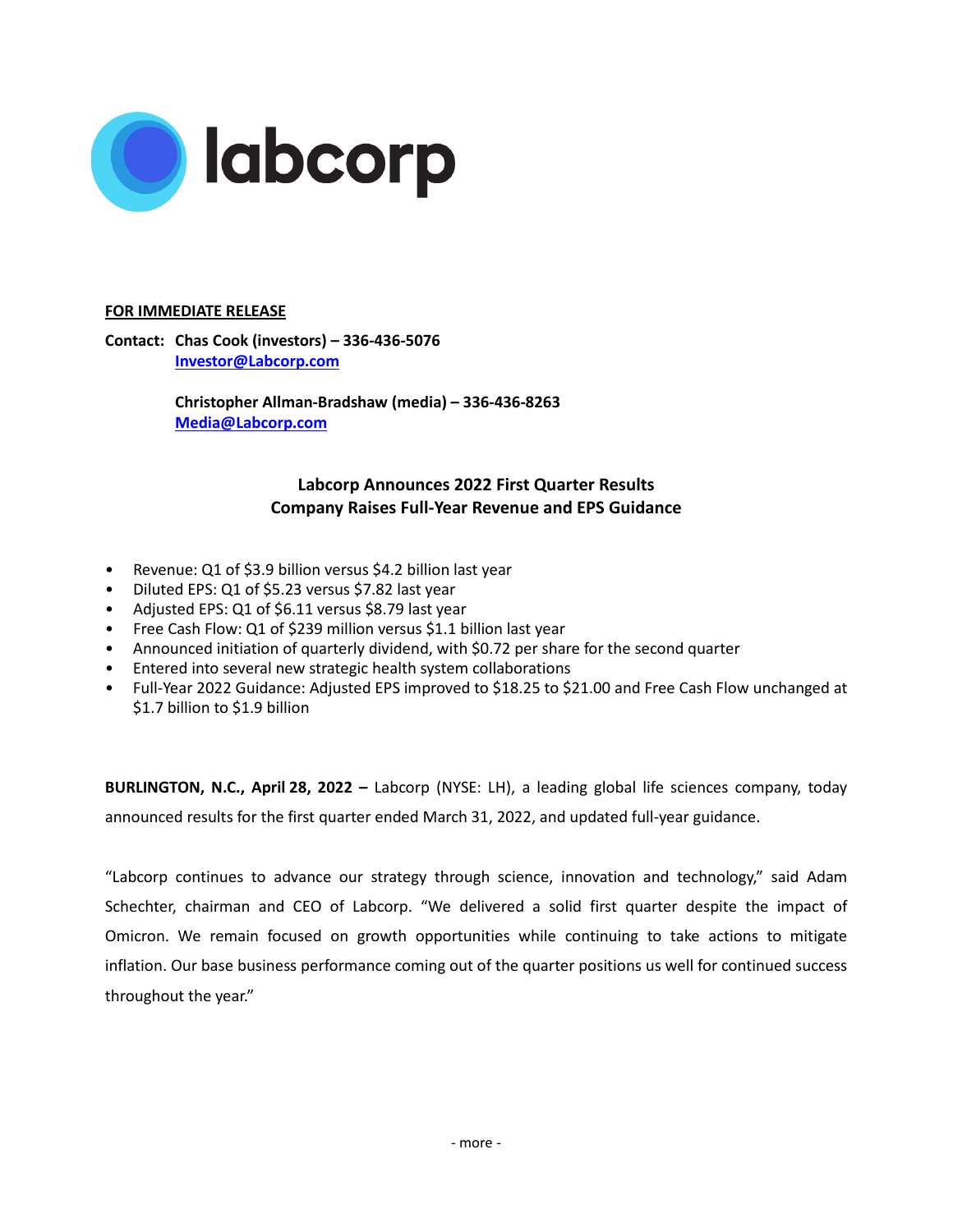During the quarter, Labcorp launched the Labcorp OnDemand digital health platform, intensifying its consumer focus and enhancing the user experience. The company made strides in oncology, including through key collaborations and closing its acquisition of Personal Genome Diagnostics (PGDx). Labcorp also entered into and expanded several strategic relationships with hospitals and health systems, including agreements to purchase select outreach laboratory business assets.

The company announced a quarterly dividend of \$0.72 per share of common stock, which will be payable June 9, 2022, to stockholders of record at the close of business on May 19, 2022. In addition, Labcorp published its 2021 Corporate [Responsibility](https://ir.labcorp.com/static-files/4533d4dc-d70d-4a3b-8f2a-a333f936349f) Report which underscores its commitment to pursuing responsible, ethical and sustainable operations.

## **Consolidated Results**

## *First Quarter Results*

Revenue for the quarter was \$3.90 billion, a decrease of (6.3%) from \$4.16 billion in the first quarter of 2021. The decrease was due to organic revenue of (6.3%) and foreign currency translation of (0.4%), partially offset by acquisitions net of divestitures of 0.4%. The (6.3%) decline in organic revenue was driven by a (9.8%) decrease in COVID-19 PCR and antibody testing (COVID-19 Testing), partially offset by a 3.5% increase in the company's organic Base Business. Base Business includes Labcorp's operations except for COVID-19 Testing.

Operating income for the quarter was \$687.9 million, or 17.6% of revenue, compared to \$1,057.9 million, or 25.4%, in the first quarter of 2021. The company recorded amortization, restructuring charges, and special items, which together totaled \$106.1 million in the quarter, compared to \$124.0 million during the same period in 2021. Adjusted operating income (excluding amortization, restructuring charges, and special items) for the quarter was \$794.0 million, or 20.4% of revenue, compared to \$1,181.9 million, or 28.4%, in the first quarter of 2021. The decrease in operating income and margin was primarily due to a reduction in COVID-19 Testing, higher personnel expense, and other inflationary costs, partially offset by organic Base Business growth and LaunchPad savings.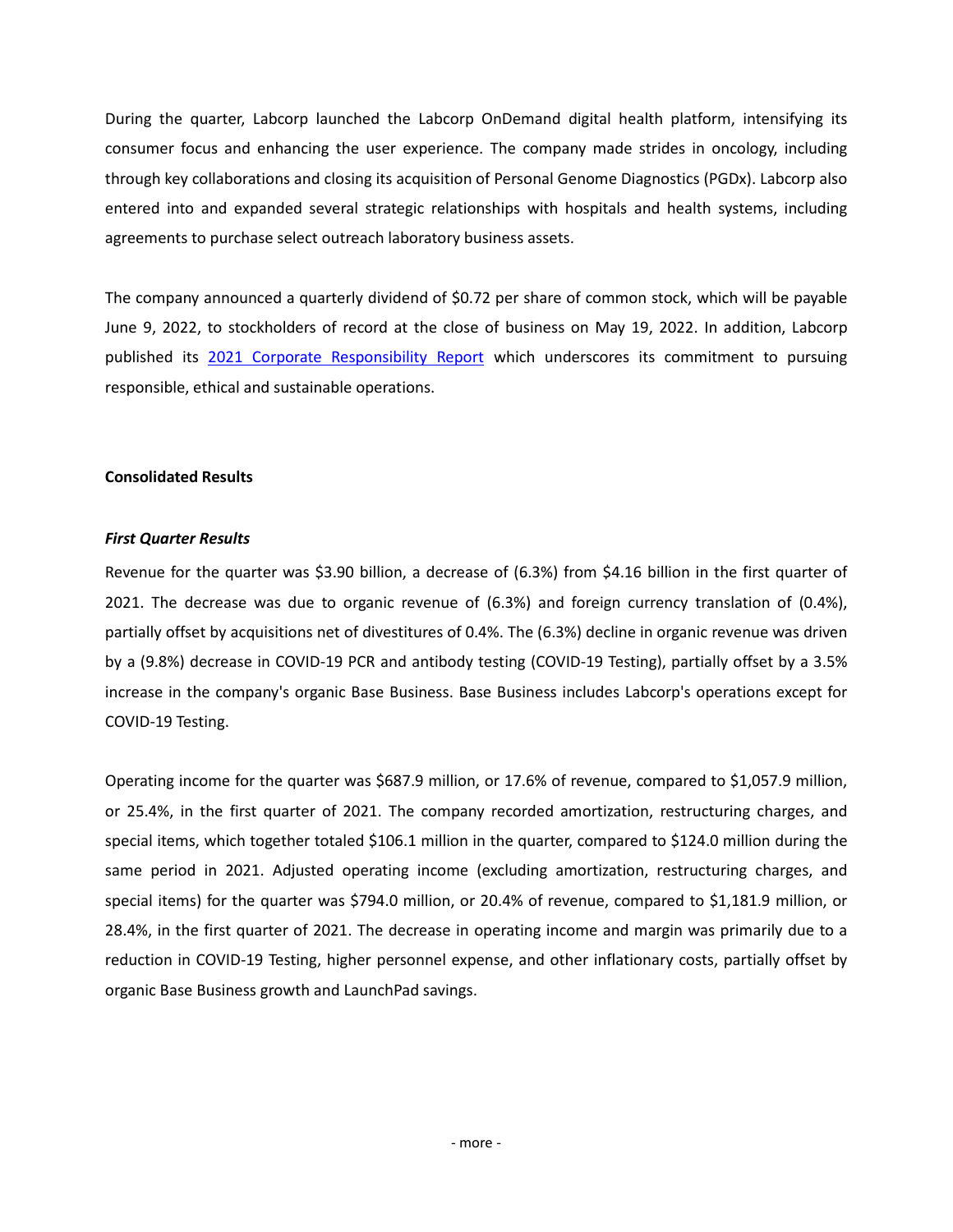Net earnings for the quarter were \$491.6 million compared to \$769.6 million in the first quarter of 2021. Diluted EPS were \$5.23 in the quarter compared to \$7.82 during the same period in 2021. Adjusted EPS (excluding amortization, restructuring charges, and special items) were \$6.11 in the quarter compared to \$8.79 in the first quarter of 2021.

Operating cash flow for the quarter was \$356.0 million compared to \$1,157.6 million in the first quarter of 2021. The decrease in operating cash flow was due to lower cash earnings and higher working capital requirements. Capital expenditures totaled \$117.2 million compared to \$95.4 million a year ago. As a result, free cash flow (operating cash flow less capital expenditures) was \$238.8 million compared to \$1,062.2 million in the first quarter of 2021.

At the end of the quarter, the company's cash balance and total debt were \$1.2 billion and \$5.4 billion, respectively. During the quarter, the company invested \$455.1 million on acquisitions. As part of the company's accelerated stock repurchase program initiated in December 2021, 0.6 million shares were retired during the quarter.

#### **First Quarter Segment Results**

The following segment results exclude amortization, restructuring charges, special items, and unallocated corporate expenses.

#### *Diagnostics*

Revenue for the quarter was \$2.45 billion, a decrease of (11.0%) from \$2.76 billion in the first quarter of 2021. The decrease was due to organic revenue of (11.5%), partially offset by acquisitions of 0.5%. The (11.5%) decrease in organic revenue was due to a (14.7%) reduction from COVID-19 Testing, partially offset by a 3.2% increase in the Base Business. Total Base Business growth compared to the Base Business in the prior year was 5.6%.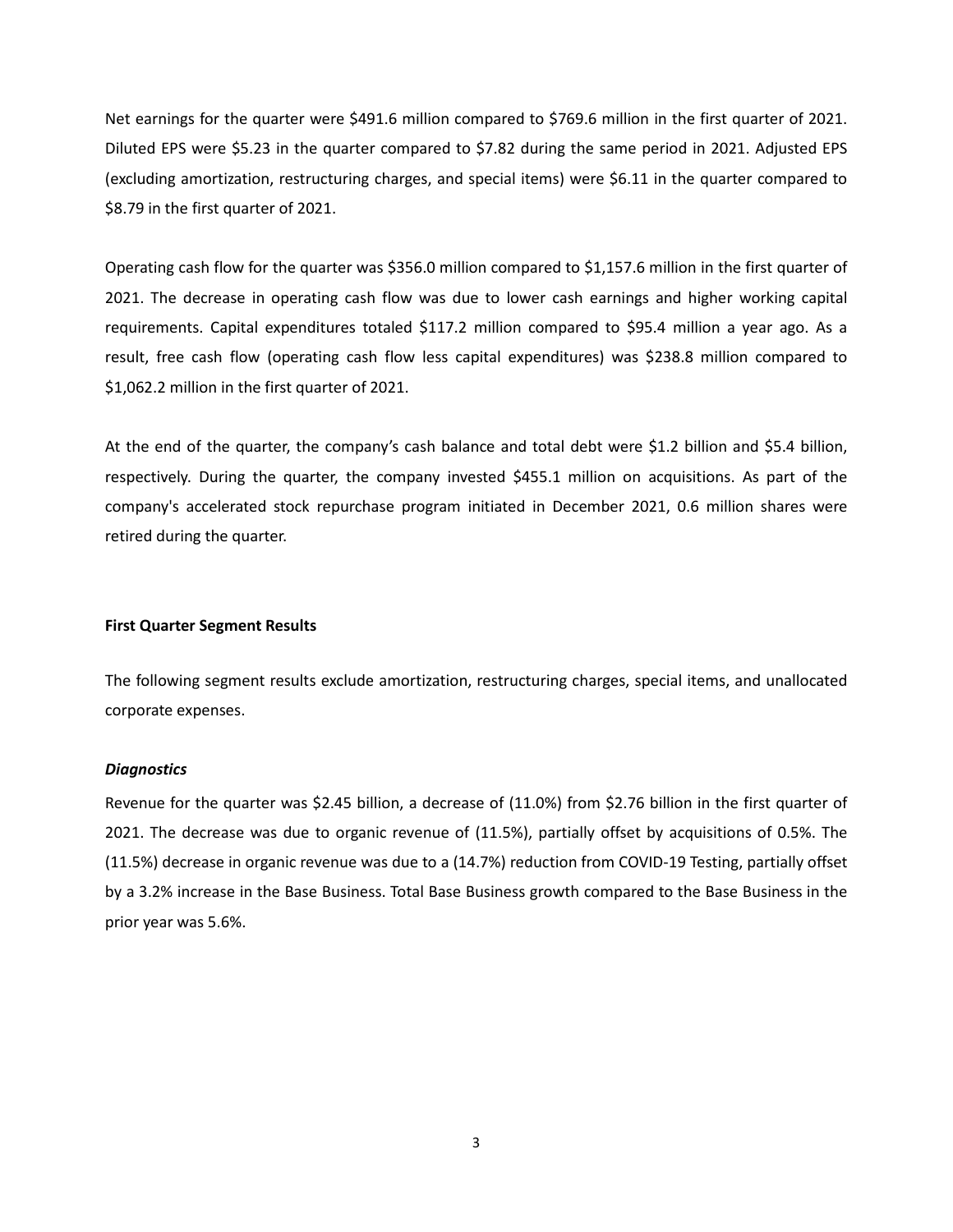Total volume (measured by requisitions) decreased by (5.0%) as organic volume decreased by (5.3%) and acquisition volume contributed 0.3%. Organic volume was impacted by a (8.5%) decrease in COVID-19 Testing, partially offset by a 3.1% increase in Base Business. Price/mix decreased by (6.0%) due to a decrease in COVID-19 Testing of (6.3%), partially offset by acquisitions of 0.2% and organic Base Business growth of 0.1%. Base Business volume was up 4.4% compared to the Base Business last year, while price/mix was up 1.2%.

Adjusted operating income for the quarter was \$683.1 million, or 27.8% of revenue, compared to \$991.6 million, or 36.0%, in the first quarter of 2021. The decrease in adjusted operating income and adjusted operating margin was primarily due to a reduction in COVID-19 Testing, higher personnel expense, and other inflationary costs, partially offset by organic Base Business growth and LaunchPad savings.

#### *Drug Development*

Revenue for the quarter was \$1.46 billion, an increase of 1.5% from \$1.44 billion in the first quarter of 2021. The increase was due to organic Base Business growth of 4.3% and acquisitions net of divestitures of 0.1%, partially offset by lower COVID-19 Testing of (1.7%) and foreign currency translation of (1.2%).

Adjusted operating income for the quarter was \$168.6 million, or 11.6% of revenue, compared to \$234.1 million, or 16.3%, in the first quarter of 2021. Adjusted operating income and margin declined primarily due to COVID-19 Testing, a reduction in COVID-19 vaccine and therapeutic work, the interruption of some clinical trial activity due to the conflict in Ukraine, higher personnel expense, and other inflationary costs. These impacts were partially offset by organic Base Business growth and LaunchPad savings.

Net orders and net book-to-bill during the trailing twelve months were \$7.20 billion and 1.23, respectively. Backlog at the end of the quarter was \$15.19 billion, an increase of 8.7% compared to last year. The company expects approximately \$4.95 billion of its backlog to convert into revenue in the next twelve months.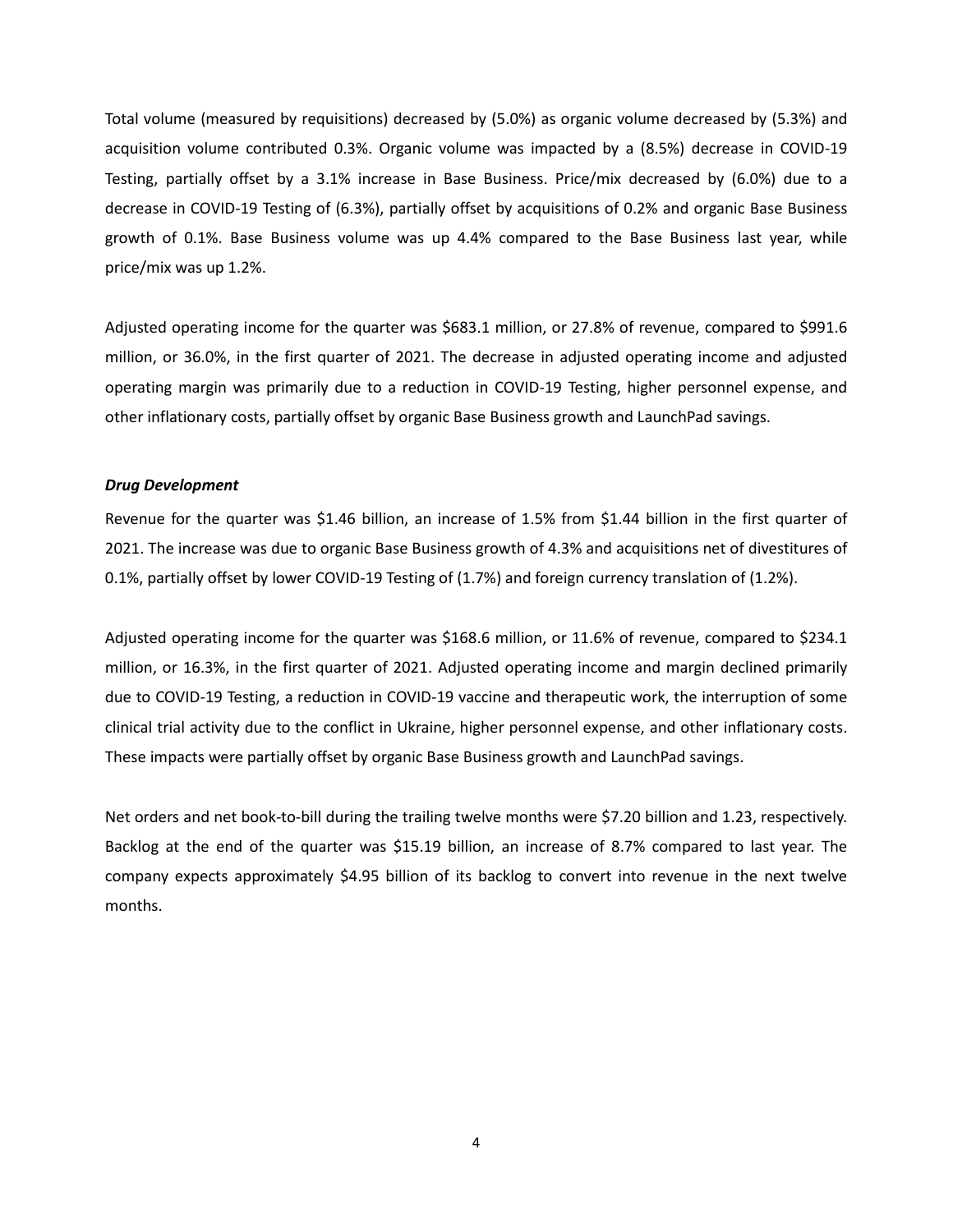## **Outlook for 2022**

Labcorp is updating 2022 full year guidance to reflect its first quarter performance and full-year outlook. The following guidance assumes foreign exchange rates effective as of March 31, 2022, for the remainder of the year. Enterprise level guidance includes the estimated impact from currently anticipated capital allocation, including acquisitions, share repurchases and dividends.

|                                       |                |               | <b>Previous</b> |               | <b>Updated</b> |  |  |
|---------------------------------------|----------------|---------------|-----------------|---------------|----------------|--|--|
|                                       | <b>Results</b> | 2022 Guidance |                 | 2022 Guidance |                |  |  |
|                                       | 2021           | <u>Low</u>    | <b>High</b>     | <u>Low</u>    | <b>High</b>    |  |  |
| <b>Revenue</b>                        |                |               |                 |               |                |  |  |
| Total Labcorp Enterprise (1)(2)       | \$16.1         | (6.5%)        | (1.5%)          | (5.5%)        | (1.5%)         |  |  |
| Base Business <sup>(2)</sup>          | \$13.4         | 7.5%          | 10.0%           | 8.0%          | 10.0%          |  |  |
| COVID-19 Testing <sup>(2)</sup>       | \$2.8          | (75.0%)       | $(60.0\%)$      | $(70.0\%)$    | $(60.0\%)$     |  |  |
| Total Diagnostics <sup>(3)</sup>      | \$10.4         | (17.5%)       | (11.5%)         | (15.5%)       | (11.5%)        |  |  |
| <b>Base Business</b>                  | \$7.6          | 3.5%          | 6.0%            | 4.0%          | 6.0%           |  |  |
| COVID-19 Testing                      | \$2.8          | $(75.0\%)$    | $(60.0\%)$      | $(70.0\%)$    | $(60.0\%)$     |  |  |
| Total Drug Development <sup>(4)</sup> | \$5.8          | 7.0%          | 9.5%            | 6.0%          | 8.5%           |  |  |
| <b>Base Business</b>                  | \$5.8          | 7.5%          | 10.0%           | 6.5%          | 9.0%           |  |  |
|                                       |                |               |                 |               |                |  |  |
| <b>Adjusted EPS</b>                   | \$28.52        | \$17.25       | \$21.25         | \$18.25       | \$21.00        |  |  |
| Free Cash Flow <sup>(5)</sup>         | \$2.65         | \$1.7         | \$1.9           | \$1.7         | \$1.9          |  |  |

### *(Dollars in billions, except per share data)*

*(1) 2022 Updated Guidance includes an impact from foreign currency translation of (0.4%), previous 2022 Guidance was (0.2%)*

*(2) Enterprise level revenue is presented net of intersegment transaction eliminations, including Drug Development COVID-19 Testing revenue*

*(3) 2022 Updated Guidance includes an impact from foreign currency translation of 0.0%, previous 2022 Guidance was (0.1%)*

*(4) 2022 Updated Guidance includes an impact from foreign currency translation of (1.1%), previous 2022 Guidance was (0.4%)*

*(5) Free Cash Flow consists of operating cash flow less capital expenditures*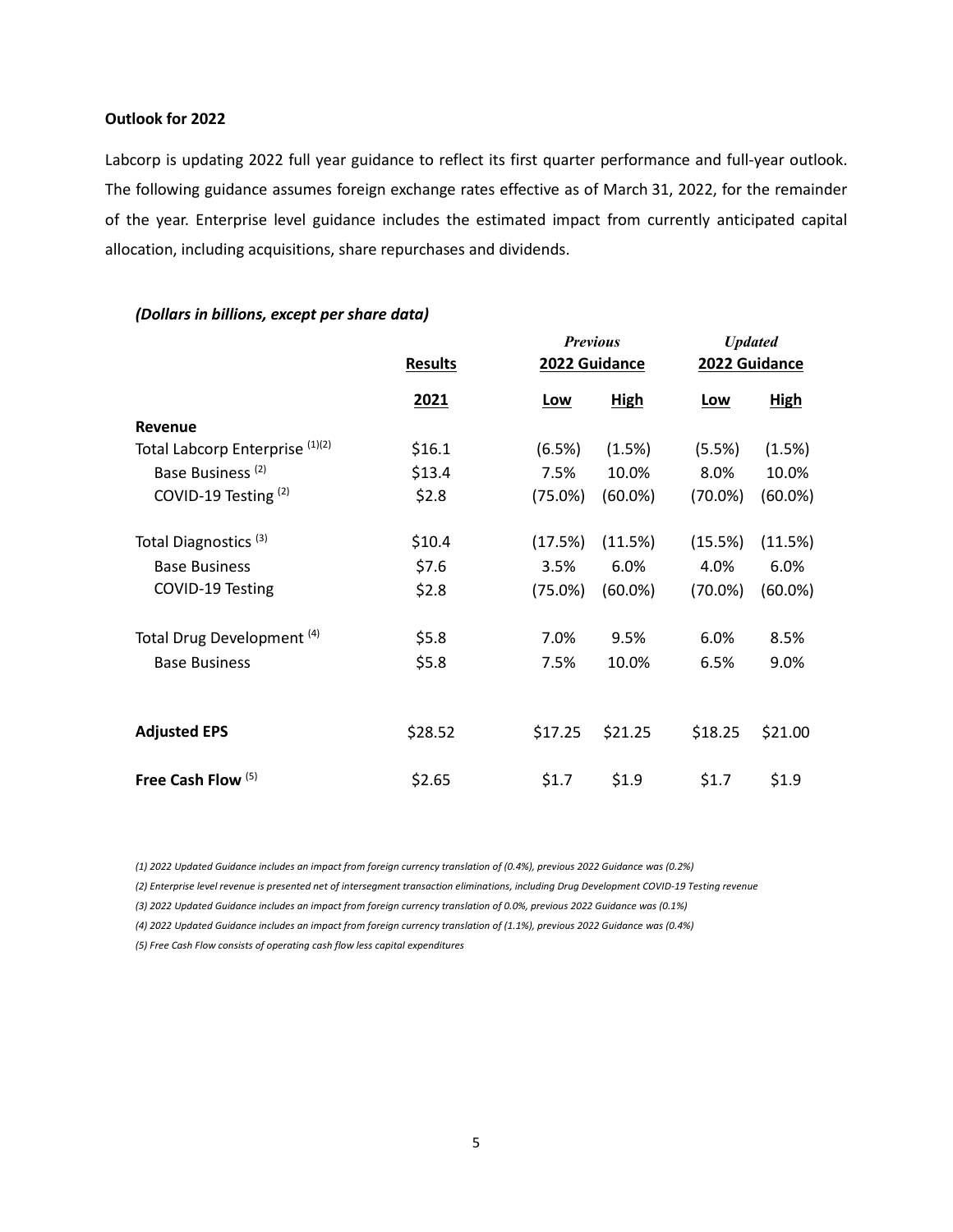#### **Use of Adjusted Measures**

The company has provided in this press release and accompanying tables "adjusted" financial information that has not been prepared in accordance with GAAP, including adjusted net income, adjusted EPS (or adjusted net income per share), adjusted operating income, adjusted operating margin, free cash flow, and certain segment information. The company believes these adjusted measures are useful to investors as a supplement to, but not as a substitute for, GAAP measures, in evaluating the company's operational performance. The company further believes that the use of these non-GAAP financial measures provides an additional tool for investors in evaluating operating results and trends, and growth and shareholder returns, as well as in comparing the company's financial results with the financial results of other companies. However, the company notes that these adjusted measures may be different from and not directly comparable to the measures presented by other companies. Reconciliations of these non-GAAP measures to the most comparable GAAP measures and an identification of the components that comprise "special items" used for certain adjusted financial information are included in the tables accompanying this press release.

The company today is providing an investor relations presentation with additional information on its business and operations, which is available in the investor relations section of the company's website at [http://www.labcorp.com.](https://www.labcorp.com/) Analysts and investors are directed to the website to review this supplemental information.

A conference call discussing Labcorp's quarterly results will be held today at 9:00 a.m. ET and is available by dialing 877-825-4844 (631-813-4900 for international callers). The conference ID is 2386657. A telephone replay of the call will be available through May 12, 2022, and can be heard by dialing 855-859- 2056 (404-537-3406 for international callers). The conference ID for the replay is 2386657. A live online broadcast of Labcorp's quarterly conference call on April 28, 2022, will be available at Labcorp Investor [Relations website](https://ir.labcorp.com/) beginning at 9:00 a.m. ET. This online broadcast will be archived and accessible through April 14, 2023.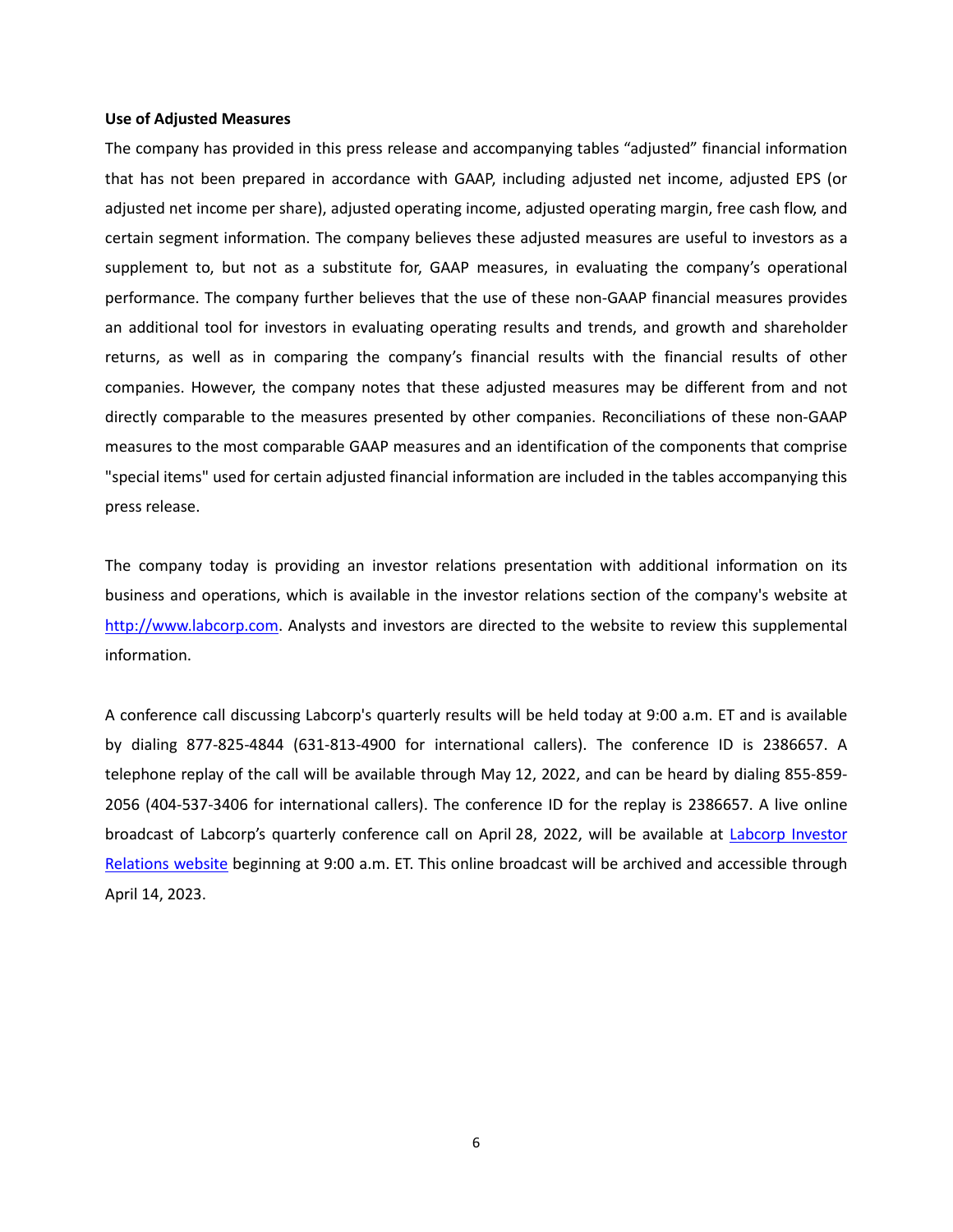#### **About Labcorp**

Labcorp is a leading global life sciences company that provides vital information to help doctors, hospitals, pharmaceutical companies, researchers, and patients make clear and confident decisions. Through our unparalleled diagnostics and drug development capabilities, we provide insights and accelerate innovations to improve health and improve lives. With more than 75,000 employees, we serve clients in more than 100 countries. Labcorp (NYSE: LH) reported revenue of \$16.1 billion in 2021. Learn more about us a[t www.Labcorp.com](https://www.labcorp.com/) or follow us on [LinkedIn](https://www.linkedin.com/company/labcorp/) and Twitte[r @Labcorp.](https://twitter.com/LabCorp)

### **Cautionary Statement Regarding Forward-Looking Statements**

*This press release contains forward-looking statements, including, but not limited to, statements with respect to (i) the estimated 2022 guidance and related assumptions, (ii) the impact of various factors on operating and financial results, including the projected impact of the COVID-19 pandemic on the company's businesses, operating results, cash flows and/or financial condition, as well as general economic and market conditions, (iii) the company's responses to the COVID-19 pandemic, (iv) future business strategies, (v) expected savings and synergies (including from the LaunchPad initiative and from acquisitions), and (vi) opportunities for future growth.*

*Each of the forward-looking statements is subject to change based on various important factors, many of which are beyond the company's control, including without limitation, the trading price of the company's stock, competitive actions and other unforeseen changes and general uncertainties in the marketplace, changes in government regulations, including healthcare reform, customer purchasing decisions, including changes in payer regulations or policies, other adverse actions of governmental and third-party payers, changes in testing guidelines or recommendations, federal, state, and local government responses to the COVID-19 pandemic, the impact of global geopolitical events, the effect of public opinion on the company's reputation, adverse results in material litigation matters, the impact of changes in tax laws and regulations, failure to maintain or develop customer relationships, the company's ability to develop or acquire new products and adapt to technological changes, failure in information technology, systems or data security, the impact of potential losses under repurchase agreements, adverse weather conditions, the number of revenue days in a financial period, employee relations, personnel costs, inflation, and the effect of exchange rate fluctuations. These factors, in some cases, have affected and in the future (together with other factors) could affect the company's ability to implement the company's business strategy and actual results could differ materially from those suggested by these forward-looking statements. As a result, readers are cautioned not to place undue reliance on any of the forward-looking statements.*

*The company has no obligation to provide any updates to these forward-looking statements even if its expectations change. All forward-looking statements are expressly qualified in their entirety by this cautionary statement. Further information on potential factors, risks and uncertainties that could affect operating and financial results is included in the company's most recent Annual Report on Form 10-K and subsequent Forms 10-Q, including in each case under the heading RISK FACTORS, and in the company's other filings with the SEC. The information in this press release should be read in conjunction with a review of the company's filings with the SEC including the information in the company's most recent Annual Report on Form 10-K, and subsequent Forms 10-Q, under the heading MANAGEMENT'S DISCUSSION AND ANALYSIS OF FINANCIAL CONDITION AND RESULTS OF OPERATIONS.*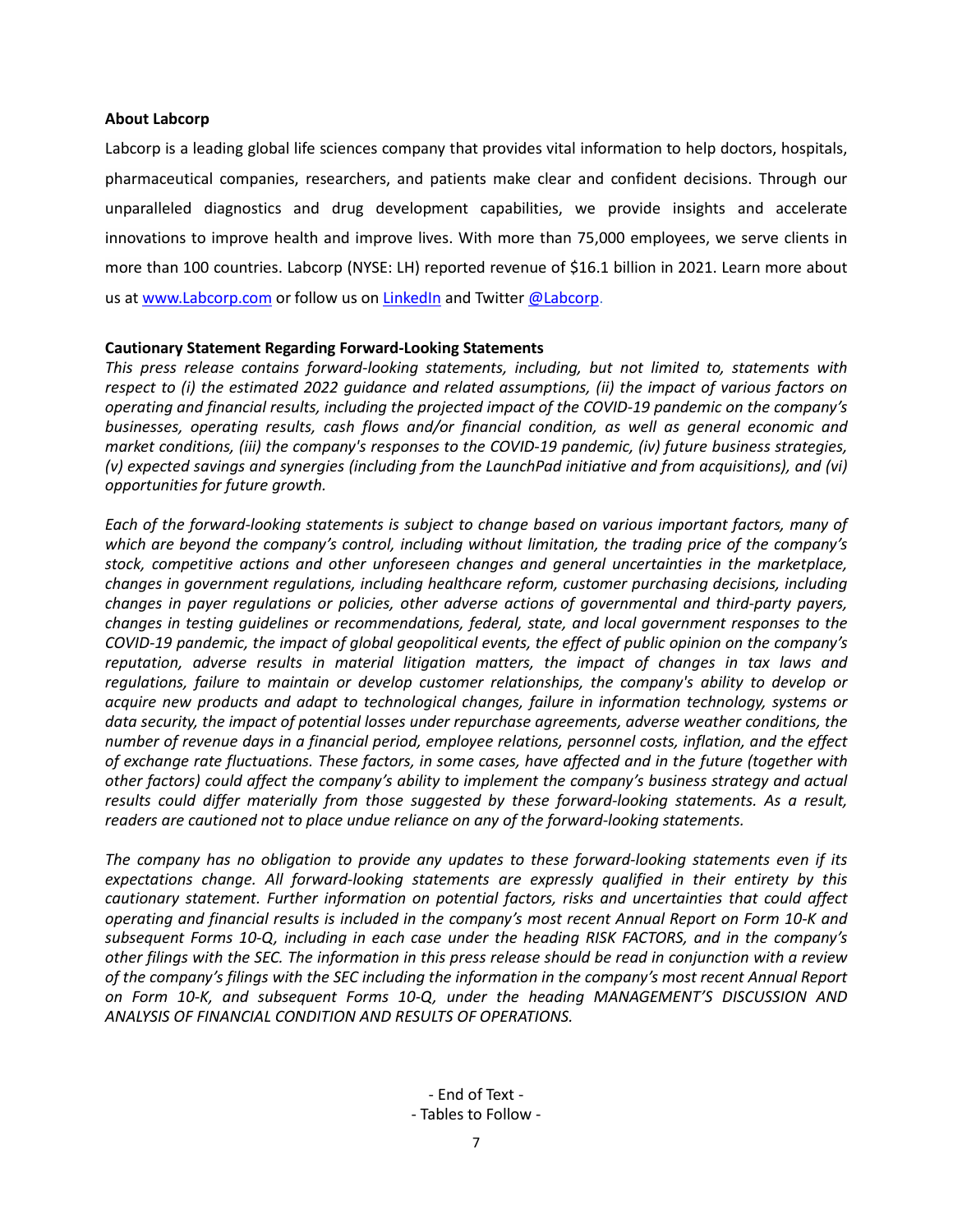## **LABORATORY CORPORATION OF AMERICA HOLDINGS AND SUBSIDIARIES CONSOLIDATED STATEMENTS OF OPERATIONS**

(Dollars in Millions, except per share data)

|                                                                         | <b>Three Months Ended</b><br>March 31, |           |    |           |
|-------------------------------------------------------------------------|----------------------------------------|-----------|----|-----------|
|                                                                         |                                        | 2022      |    | 2021      |
| Revenues                                                                |                                        | \$3,899.6 |    | \$4,161.5 |
| Cost of revenues                                                        |                                        | 2,666.7   |    | 2,562.5   |
| Gross profit                                                            |                                        | 1,232.9   |    | 1,599.0   |
| Selling, general and administrative expenses                            |                                        | 464.1     |    | 429.8     |
| Amortization of intangibles and other assets                            |                                        | 67.1      |    | 92.1      |
| Goodwill and other asset impairments                                    |                                        | 1.2       |    |           |
| Restructuring and other charges                                         |                                        | 12.6      |    | 19.2      |
| Operating income                                                        |                                        | 687.9     |    | 1,057.9   |
| Other income (expense):                                                 |                                        |           |    |           |
| Interest expense                                                        |                                        | (42.2)    |    | (48.5)    |
| Equity method income, net                                               |                                        | 3.4       |    | 4.5       |
| Investment income                                                       |                                        | 1.1       |    | 2.4       |
| Other, net                                                              |                                        | (10.1)    |    | 5.5       |
| Earnings before income taxes                                            |                                        | 640.1     |    | 1,021.8   |
| Provision for income taxes                                              |                                        | 148.0     |    | 251.7     |
| Net earnings                                                            |                                        | 492.1     |    | 770.1     |
| Less: Net earnings attributable to the noncontrolling interest          |                                        | (0.5)     |    | (0.5)     |
|                                                                         |                                        |           |    |           |
| Net earnings attributable to Laboratory Corporation of America Holdings | Ş                                      | 491.6     | \$ | 769.6     |
| Basic earnings per common share                                         | \$                                     | 5.27      | S  | 7.88      |
| Diluted earnings per common share                                       | \$                                     | 5.23      | \$ | 7.82      |
| Weighted average basic shares outstanding                               |                                        | 93.2      |    | 97.6      |
| Weighted average diluted shares outstanding                             |                                        | 94.0      |    | 98.5      |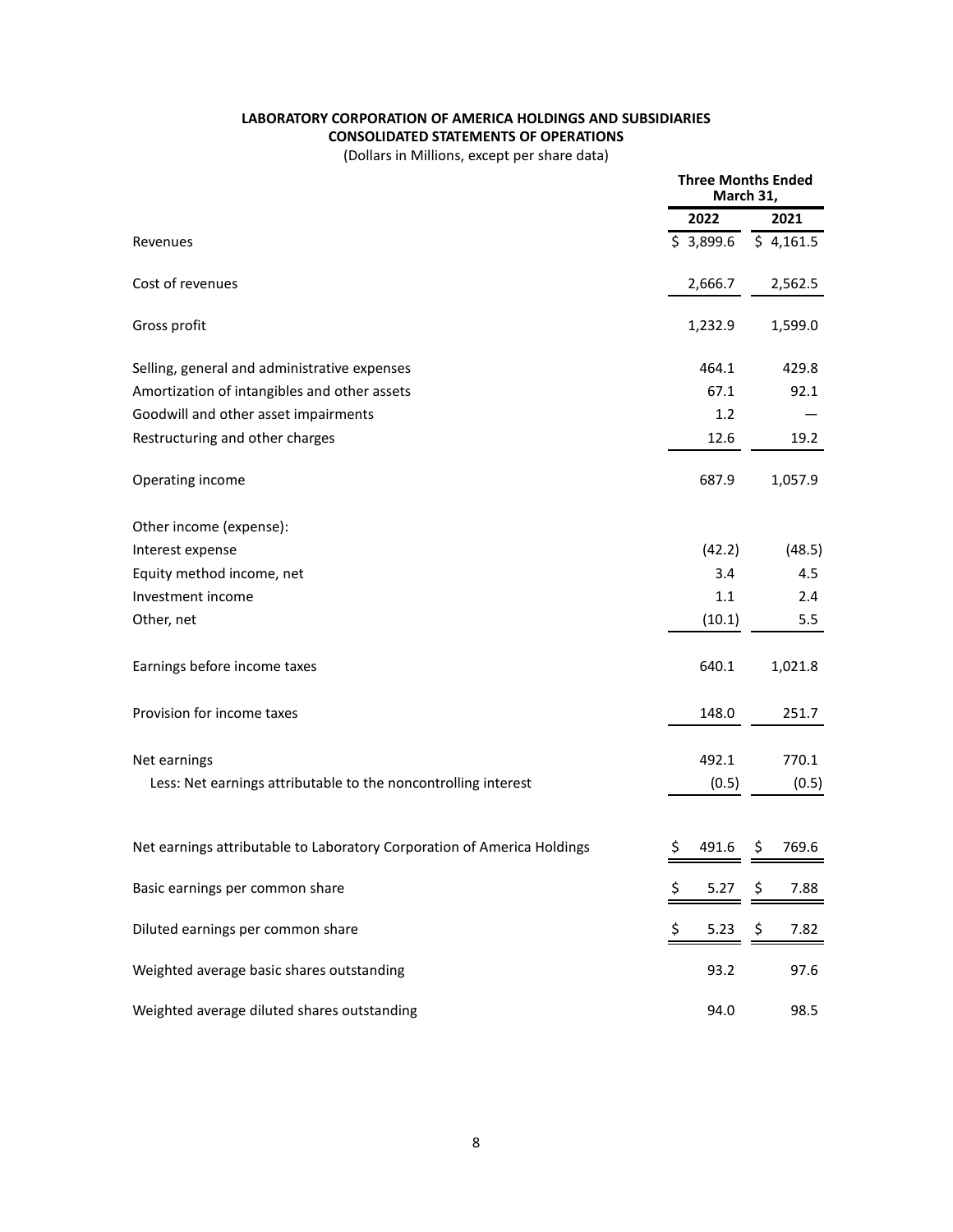# **LABORATORY CORPORATION OF AMERICA HOLDINGS AND SUBSIDIARIES CONSOLIDATED BALANCE SHEETS**

(Dollars in Millions)

|                                                                                                          |    | March 31,<br>2022 |      | December 31,<br>2021 |  |
|----------------------------------------------------------------------------------------------------------|----|-------------------|------|----------------------|--|
| <b>ASSETS</b>                                                                                            |    |                   |      |                      |  |
| Current assets:                                                                                          |    |                   |      |                      |  |
| Cash and cash equivalents                                                                                | \$ | 1,233.5           | - \$ | 1,472.7              |  |
| Accounts receivable                                                                                      |    | 2,239.6           |      | 2,261.5              |  |
| Unbilled services                                                                                        |    | 800.0             |      | 716.8                |  |
| Supplies inventory                                                                                       |    | 440.7             |      | 401.4                |  |
| Prepaid expenses and other                                                                               |    | 515.7             |      | 478.1                |  |
| Total current assets                                                                                     |    | 5,229.5           |      | 5,330.5              |  |
| Property, plant and equipment, net                                                                       |    | 2,807.6           |      | 2,815.4              |  |
| Goodwill, net                                                                                            |    | 8,165.8           |      | 7,958.9              |  |
| Intangible assets, net                                                                                   |    | 3,972.5           |      | 3,735.5              |  |
| Joint venture partnerships and equity method investments                                                 |    | 62.2              |      | 60.9                 |  |
| Deferred income taxes                                                                                    |    | 28.2              |      | 21.6                 |  |
| Other assets, net                                                                                        |    | 462.6             |      | 462.6                |  |
| Total assets                                                                                             | \$ | 20,728.4          | \$   | 20,385.4             |  |
| LIABILITIES AND SHAREHOLDERS' EQUITY                                                                     |    |                   |      |                      |  |
| <b>Current liabilities:</b>                                                                              |    |                   |      |                      |  |
| Accounts payable                                                                                         | \$ | 623.6             | -\$  | 621.3                |  |
| Accrued expenses and other                                                                               |    | 1,260.4           |      | 1,404.1              |  |
| Unearned revenue                                                                                         |    | 556.0             |      | 558.5                |  |
| Short-term operating lease liabilities                                                                   |    | 189.5             |      | 187.0                |  |
| Short-term finance lease liabilities                                                                     |    | 10.4              |      | 10.5                 |  |
| Short-term borrowings and current portion of long-term debt                                              |    | 1.6               |      | $1.5\,$              |  |
| <b>Total current liabilities</b>                                                                         |    | 2,641.5           |      | 2,782.9              |  |
| Long-term debt, less current portion                                                                     |    | 5,383.3           |      | 5,416.5              |  |
| Operating lease liabilities                                                                              |    | 623.7             |      | 642.5                |  |
| Financing lease liabilities                                                                              |    | 83.2              |      | 84.6                 |  |
| Deferred income taxes and other tax liabilities                                                          |    | 765.2             |      | 762.9                |  |
| Other liabilities                                                                                        |    | 489.8             |      | 402.0                |  |
| <b>Total liabilities</b>                                                                                 |    | 9,986.7           |      | 10,091.4             |  |
| Commitments and contingent liabilities                                                                   |    |                   |      |                      |  |
| Noncontrolling interest                                                                                  |    | 20.6              |      | 20.6                 |  |
| Shareholders' equity:                                                                                    |    |                   |      |                      |  |
| Common stock, 92.9 and 93.1 shares outstanding at March 31, 2022, and December 31,<br>2021, respectively |    | 8.5               |      | 8.5                  |  |
| Additional paid-in capital                                                                               |    | 29.1              |      |                      |  |
| Retained earnings                                                                                        |    | 10,948.4          |      | 10,456.8             |  |
| Accumulated other comprehensive loss                                                                     |    | (264.9)           |      | (191.9)              |  |
| Total shareholders' equity                                                                               |    | 10,721.1          |      | 10,273.4             |  |
| Total liabilities and shareholders' equity                                                               | Ś  | 20,728.4          | \$   | 20,385.4             |  |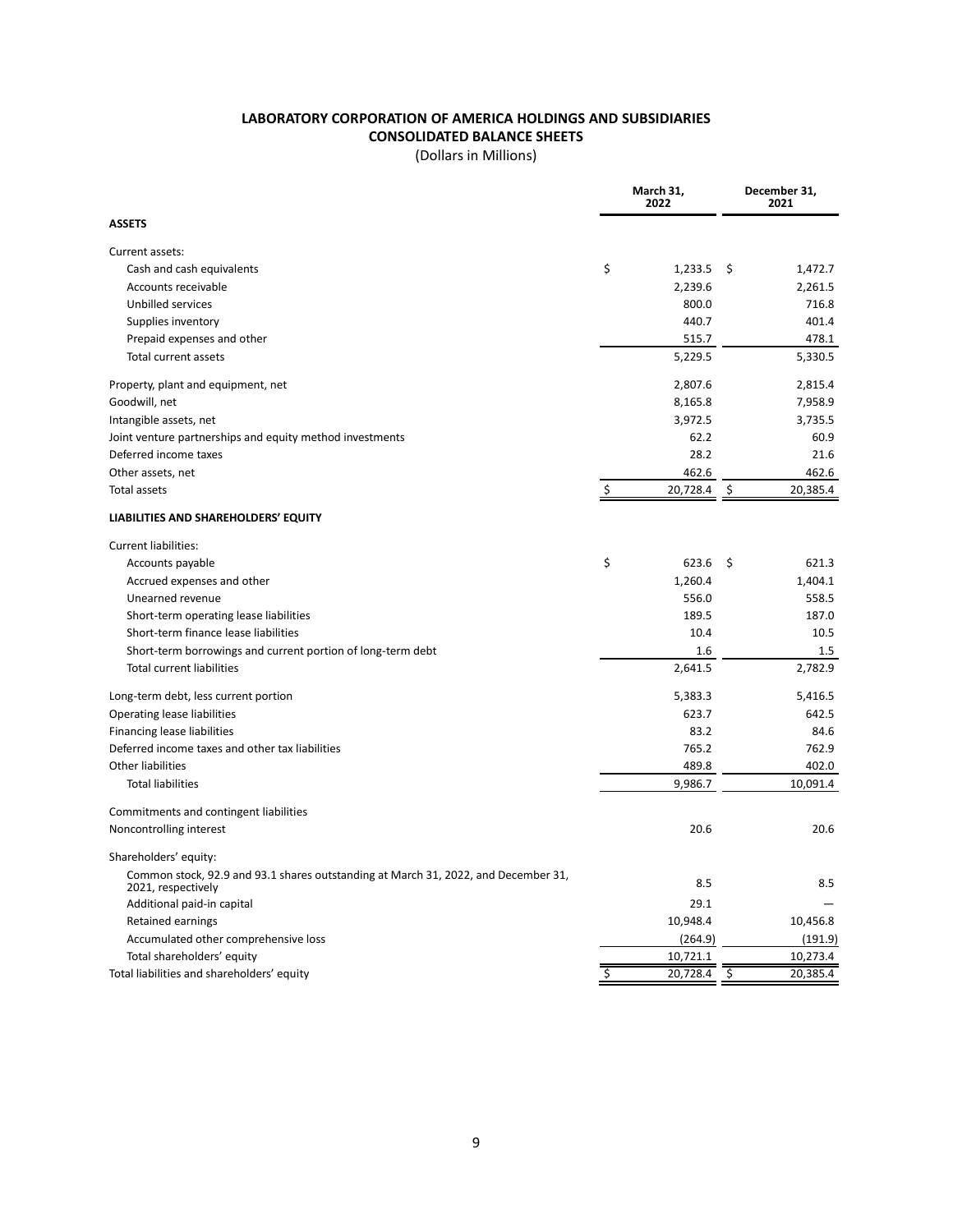#### **LABORATORY CORPORATION OF AMERICA HOLDINGS AND SUBSIDIARIES CONSOLIDATED STATEMENTS OF CASH FLOWS**

(Dollars in Millions)

|                                                                                     | Three Months Ended March 31, |         |    |         |  |
|-------------------------------------------------------------------------------------|------------------------------|---------|----|---------|--|
|                                                                                     | 2022                         |         |    | 2021    |  |
| <b>CASH FLOWS FROM OPERATING ACTIVITIES:</b>                                        |                              |         |    |         |  |
| Net earnings                                                                        | \$                           | 492.1   | \$ | 770.1   |  |
| Adjustments to reconcile net earnings to net cash provided by operating activities: |                              |         |    |         |  |
| Depreciation and amortization                                                       |                              | 161.5   |    | 183.9   |  |
| Stock compensation                                                                  |                              | 38.2    |    | 28.7    |  |
| Operating lease right-of-use asset expense                                          |                              | 48.9    |    | 48.3    |  |
| Goodwill and other asset impairments                                                |                              | 1.2     |    |         |  |
| Deferred income taxes                                                               |                              | (19.0)  |    | (27.8)  |  |
| Other                                                                               |                              | (3.6)   |    | (3.2)   |  |
| Change in assets and liabilities (net of effects of acquisitions and divestitures): |                              |         |    |         |  |
| Decrease in accounts receivable                                                     |                              | 20.4    |    | 146.7   |  |
| Increase in unbilled services                                                       |                              | (84.5)  |    | (42.5)  |  |
| Increase in supplies inventory                                                      |                              | (37.4)  |    | (4.7)   |  |
| Increase in prepaid expenses and other                                              |                              | (41.1)  |    | (51.9)  |  |
| Decrease in accounts payable                                                        |                              | (5.5)   |    | (16.9)  |  |
| Increase (decrease) in unearned revenue                                             |                              | (2.9)   |    | 31.8    |  |
| Increase (decrease) in accrued expenses and other                                   |                              | (212.3) |    | 95.1    |  |
| Net cash provided by operating activities                                           |                              | 356.0   |    | 1,157.6 |  |
| CASH FLOWS FROM INVESTING ACTIVITIES:                                               |                              |         |    |         |  |
| Capital expenditures                                                                |                              | (117.2) |    | (95.4)  |  |
| Proceeds from sale of assets                                                        |                              | 1.0     |    | 2.6     |  |
| Proceeds from sale or distribution of investments                                   |                              | 0.4     |    |         |  |
| Investments in equity affiliates                                                    |                              | (2.2)   |    | (5.5)   |  |
| Acquisition of businesses, net of cash acquired                                     |                              | (455.1) |    | (34.1)  |  |
| Net cash used for investing activities                                              |                              | (573.1) |    | (132.4) |  |
| <b>CASH FLOWS FROM FINANCING ACTIVITIES:</b>                                        |                              |         |    |         |  |
| Payments on term loan                                                               |                              |         |    | (375.0) |  |
| Net share settlement tax payments from issuance of stock to employees               |                              | (27.3)  |    | (28.1)  |  |
| Net proceeds from issuance of stock to employees                                    |                              | 18.2    |    | 24.7    |  |
| Purchase of common stock                                                            |                              |         |    | (68.5)  |  |
| Other                                                                               |                              | (8.6)   |    | (3.2)   |  |
| Net cash used for financing activities                                              |                              | (17.7)  |    | (450.1) |  |
| Effect of exchange rate changes on cash and cash equivalents                        |                              | (4.4)   |    | (5.1)   |  |
| Net increase (decrease) in cash and cash equivalents                                |                              | (239.2) |    | 570.0   |  |
| Cash and cash equivalents at beginning of period                                    |                              | 1,472.7 |    | 1,320.8 |  |
| Cash and cash equivalents at end of period                                          | \$                           | 1,233.5 | \$ | 1,890.8 |  |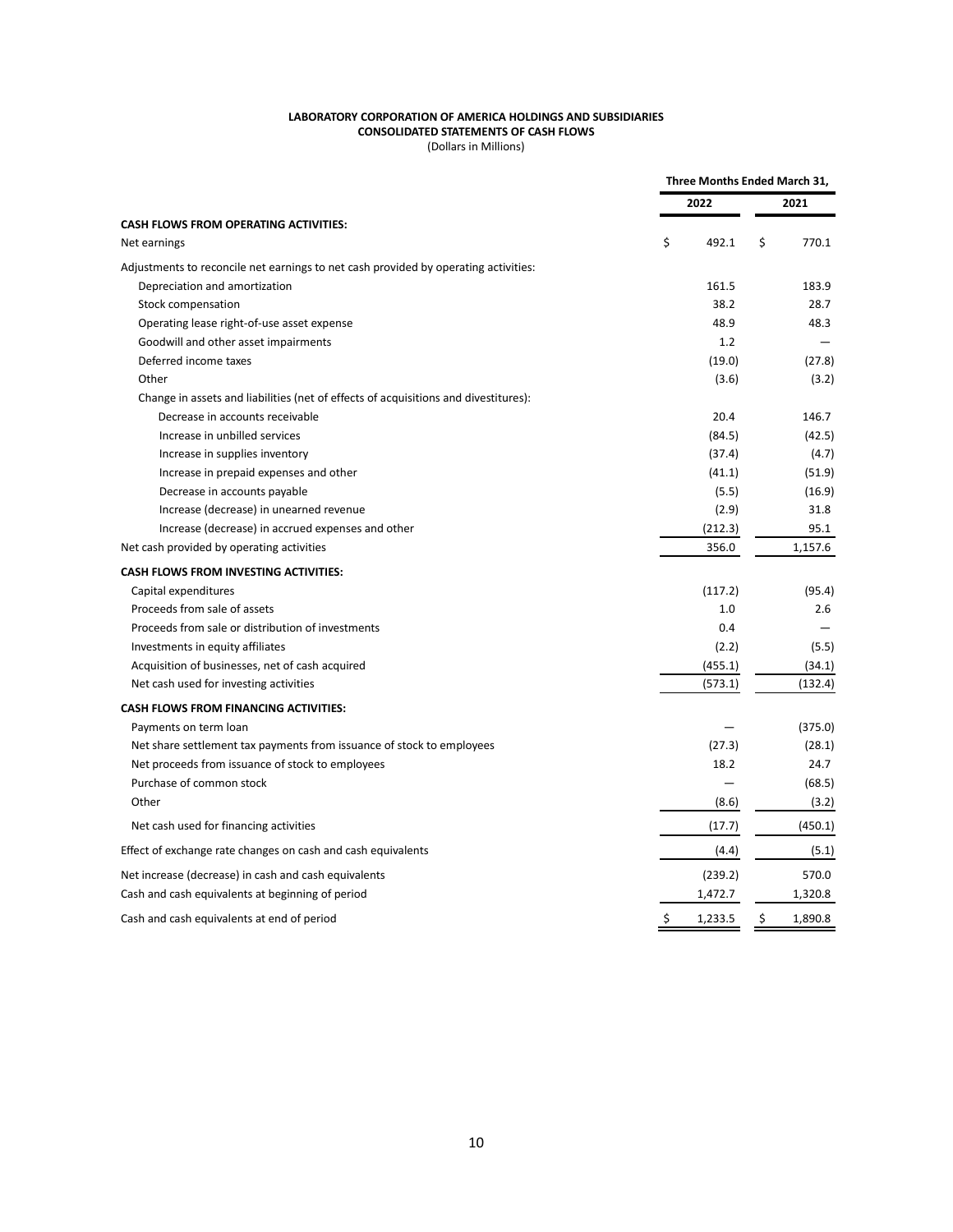### **LABORATORY CORPORATION OF AMERICA HOLDINGS Condensed Combined Non-GAAP Segment Information** (Dollars in Millions)

|                                        | Three Months Ended March 31, |                  |    |         |
|----------------------------------------|------------------------------|------------------|----|---------|
|                                        |                              | 2022             |    | 2021    |
| <b>Diagnostics</b>                     |                              |                  |    |         |
| Revenues                               | \$                           | 2,454.1          | \$ | 2,757.8 |
| <b>Adjusted Operating Income</b>       | \$                           | 683.1            | \$ | 991.6   |
| <b>Adjusted Operating Margin</b>       |                              | 27.8 %           |    | 36.0 %  |
| <b>Drug Development</b>                |                              |                  |    |         |
| Revenues                               | \$                           | 1,459.3          | \$ | 1,438.2 |
| <b>Adjusted Operating Income</b>       | \$                           | 168.6            | \$ | 234.1   |
| <b>Adjusted Operating Margin</b>       |                              | 16.3 %<br>11.6 % |    |         |
| <b>Consolidated</b>                    |                              |                  |    |         |
| Revenues                               | \$                           | 3,899.6          | \$ | 4,161.5 |
| Adjusted Segment Operating Income      | \$                           | 851.7            | \$ | 1,225.7 |
| Unallocated corporate expense          | \$                           | (57.7)           | \$ | (43.8)  |
| Consolidated Adjusted Operating Income | \$                           | 794.0            | \$ | 1,181.9 |
| <b>Adjusted Operating Margin</b>       |                              | 20.4 %           |    | 28.4 %  |

The consolidated revenue and adjusted segment operating income are presented net of intersegment transaction eliminations and other amounts not used in determining segment performance. Adjusted operating income and adjusted operating margin are non-GAAP measures. See the subsequent reconciliation of non-GAAP financial measures.